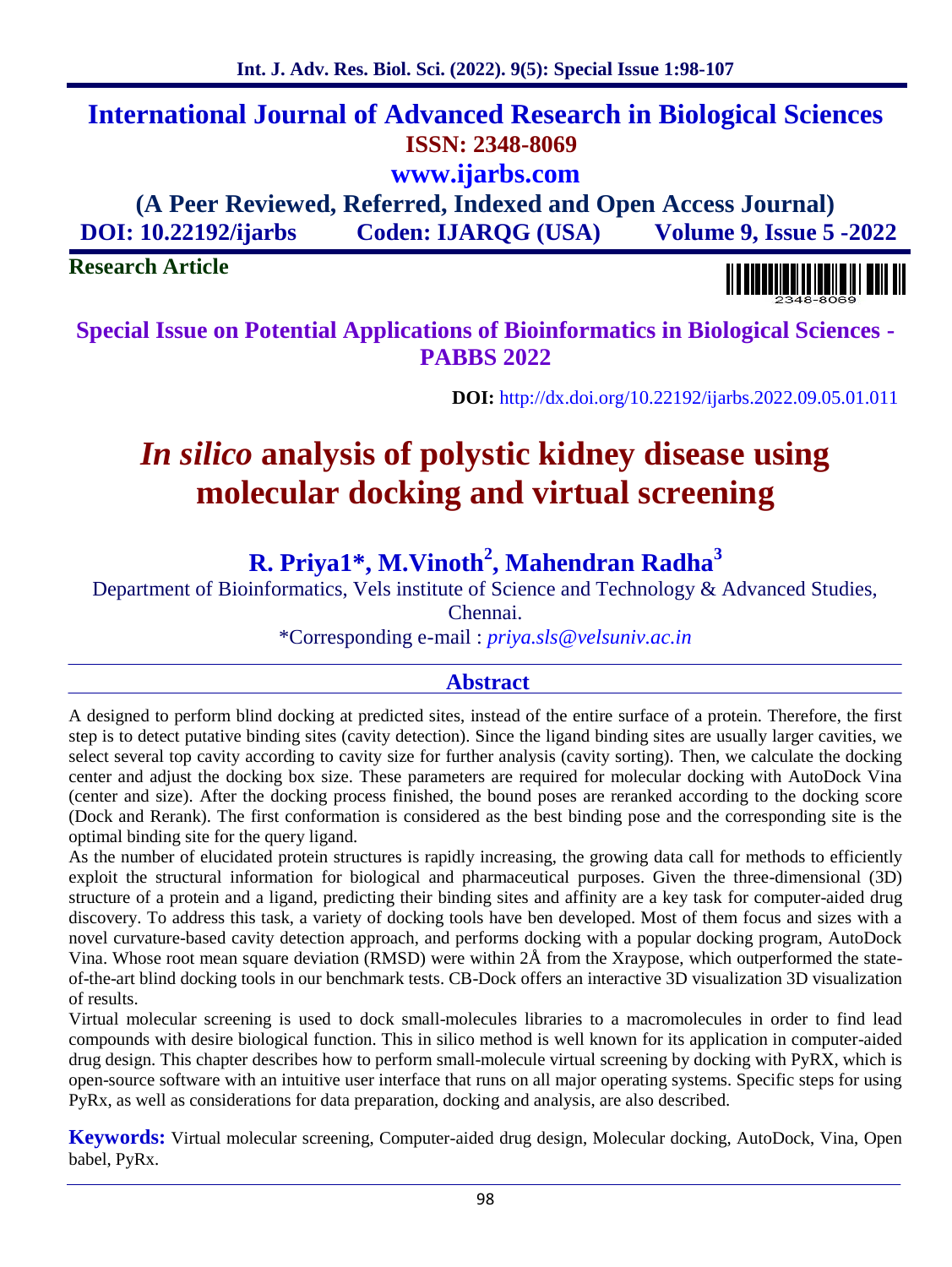## **Introduction**

Autosomal dominant polycystic kidney disease (ADPKD) is one of the most common monogenic disorders in humans, affecting 1 in 1000 individuals. Its major manifestation is progressive cystic dilatation of the renal tubules, leading to renal failure in half of affected individuals by age 50. ADPKD is also associated with hepatic, pancreatic, and splenic cysts, cardiac valve abnormalities, and an increased incidence of cranial aneurysms and subarachnoid hemorrhage. Despite intensive investigation, the underlying biochemical defect in ADPKD remains unknown. A series of apparently unrelated abnormalities has been detected at the cellular and tissue levels both in ADPKD and in other forms of renal cystic disease. The most carefully documented of these findings are abnormalities in the composition of the tubular basement membrane, proliferation of tubular epithelial cells, and a reversal of the normal polarized distribution of cell membrane proteins. Phenotypically indistinguishable forms of ADPKD are caused by mutations in three separate Two of these loci, PKD1 and PKD2, have been mapped to the short arm of chromosome 16 and chromosome 4, respectively. The third locus has not been mapped. Mutations in PKDI account for approximately 90% of ADPKD cases. This locus previously had been mapped to a gene-rich 500 kb interval in band 16p13.3 that includes the TSC2 locus for tuberous sclerosis (TS). Some TS patients are known to develop renal cystic lesions that resemble those of ADPKD, which led investigators to examine families with TS for positional segregation of ADPKD.

#### **Autodock:**

Protein–ligand docking has been widely used to predict binding modes and affinities of ligands. Protein–ligand docking is a powerful tool for computer-aided drug discovery (CADD). Most docking tools require the ligand binding region in advance to search for the most energy favourable binding mode. The binding region is usually represented as a cubic box, so its size and center are critical for accurate docking because it defines the boundaries of the conformational sampling space. In many application scenarios, the binding regions are unknown. To identify potential interactions between a given protein and a ligand then perform several rounds of protein–ligand docking to obtain the final result. we described a new blind docking tool, named CB-Dock, which focuses on enhancing the docking accuracy. CB- Dock predicts binding regions of a given protein, calculates the centers and sizes with a curvature based cavity detection approach, and performs docking with the state-of-the-art docking software Auto dock Vina CB-Dock also ranks the binding modes according to Vina scores and provides an interactive 3D visualization of the binding modes.

#### **Virtual screening:**

Virtual screening, also called *in silico* screening, can be viewed as a funnel approach where one or more computational methods are used to select, from a pull of candidate molecules (usually in a molecular database), a subset of compounds for experimental validation. One of the major goals is to increase the probabilities of identifying active compounds. Depending on the information available for the system, the search can be performed using structure-based methods such as moleculardocking, or ligand-based methods such as similarity searching.

Thus far, virtual screening has proven to be quite successful in identifying small molecule. A primary example is the discovery of docking based virtual screening of the NCI database. A second example is the identification also using docking-based screening of the NCI database.

#### **Protein intraction:**

As interactions between proteins represent such a crucial component for modern biology, STRING is by far not the only online resource dedicated to this topic. Apart from the primary databases that hold the experimental data in this field and hand curated databases serving expert annotations a number of resources take a meta-analysis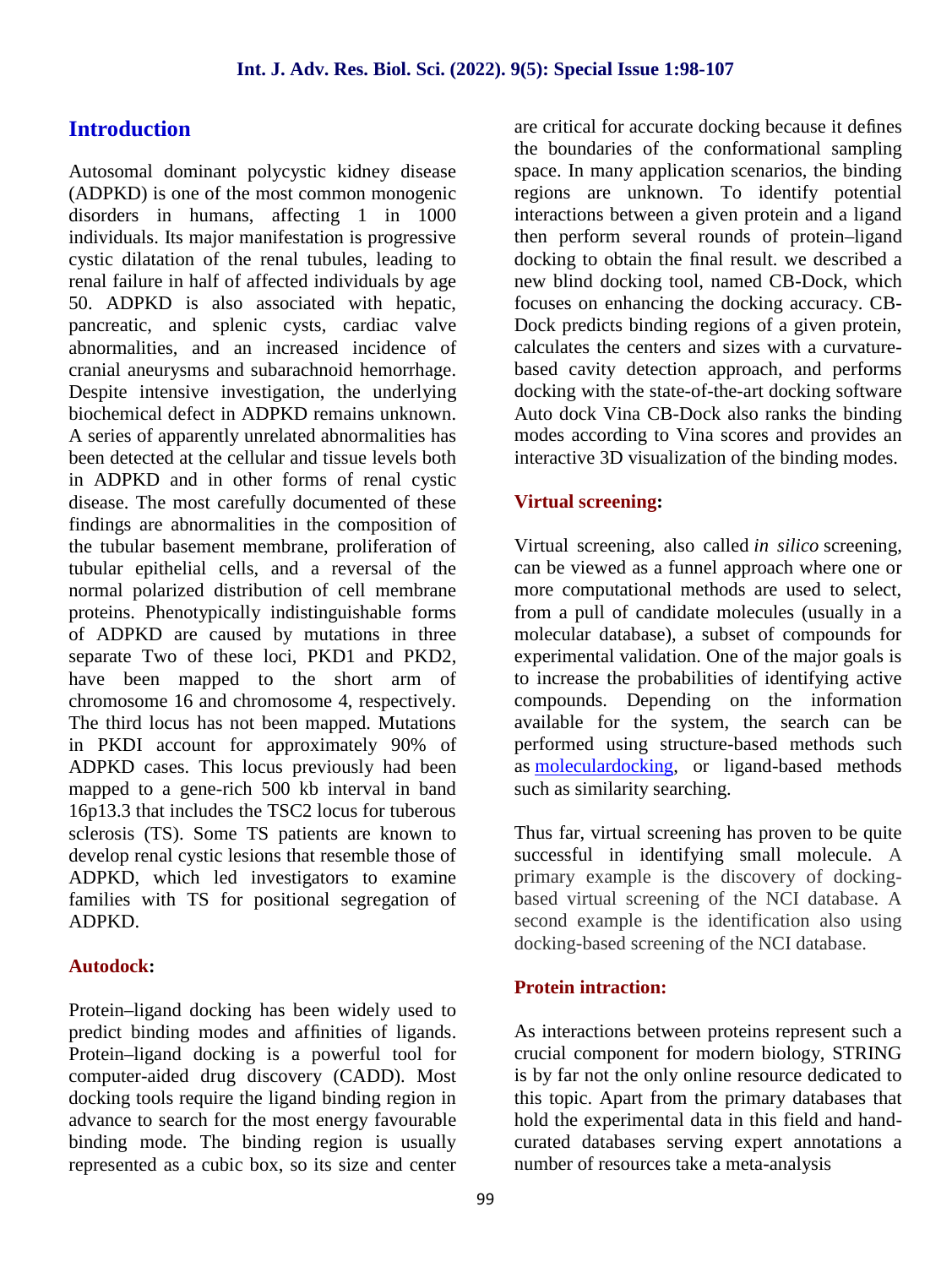approach, similar to STRING. Within this wide variety of online resources and databases dedicated to interactions, STRING specializes in three ways:

 It provides uniquely comprehensive coverage, with >1000 organisms, 5 million proteins and >200 million interactions stored;

It is one of very few sites to hold experimental, predicted and transferred interactions, together with interactions obtained through text mining;

 It includes a wealth of accessory information, such as protein domains and protein structures, improving its day-to-day value for users.

## **Materials and Methods**

#### **Materials:**

1.**PDB**-PROTEIN DATA BANK is a database for the three-dimensional structural data of large biological molecules, such as protein and nucleic acids.

2.**PUBCHEM**-This is a database of chemical molecules and their activities against biological assays.

3.**QED**- Speed of drug discovery is very necessary today to meet the new drugs in market with increase in the incidences of diseases and drug resistance strains.

4.**NCBI**- National Service for Biological Information it is an houses a series of databases relevant to biotechnology and biomedicine and is an important resource for bioinformatics tools and services.

5.**UNIPROT**- The mission of UNIPROT is to providethe scientific community with a comprehensive, high-quality and freely accessible resource of protein sequence and functional information.

6.**MEGA**-MOLECULAR EVOLUTIONARY GENETICS analysis is computer software for

conducting statistical analysis of molecular evolution and for constructing phylogenetic trees. 7.**STRING**-STRING is a database of known and predicted protein – protein interactions.

8.**CB DOCK**-CB-DOCKis a protein – ligand docking method which automatically indentifies the binding sites, calculates the center and size, customizes the docking box size according to the query ligands.

9.**OPENBABEL**- It's a tool to convert most of the chemical file format, analyze or store data from molecular modelling.

10.**PYRX**- Is virtual screening software for computational drug discovery that can be used to screen libraries of compounds against potential drugs targets.

#### **Methods**:

#### **Protein Structure and Sequence Repositories:**

PDB is the most comprehensive repository of structure data for biological macromolecules. The repository contains the primary structure and secondary structure information along with the atomic coordinates of a constituent atoms of biomolecule. It also contains corresponding experimental data. PDB101, an education portal of PDB provides detailed information about the PDB. As of 27th September 2017, PDB contains structure data for 133,920 Biological Macromolecular Structures. On an average, the length of proteins ranges between 100 and 300 residues. However, there are big proteins containing 1000 or more residues as well as small proteins with at most 30 residues.

#### **Compound identification**

PUBCHEM is an open archive accepting information from many sources about a given molecule, it is imperative to provide the end-user with an aggregated view of all that is known for a single chemical structure. PubChem Compound records are derived summaries that give users access to a rich set of related content.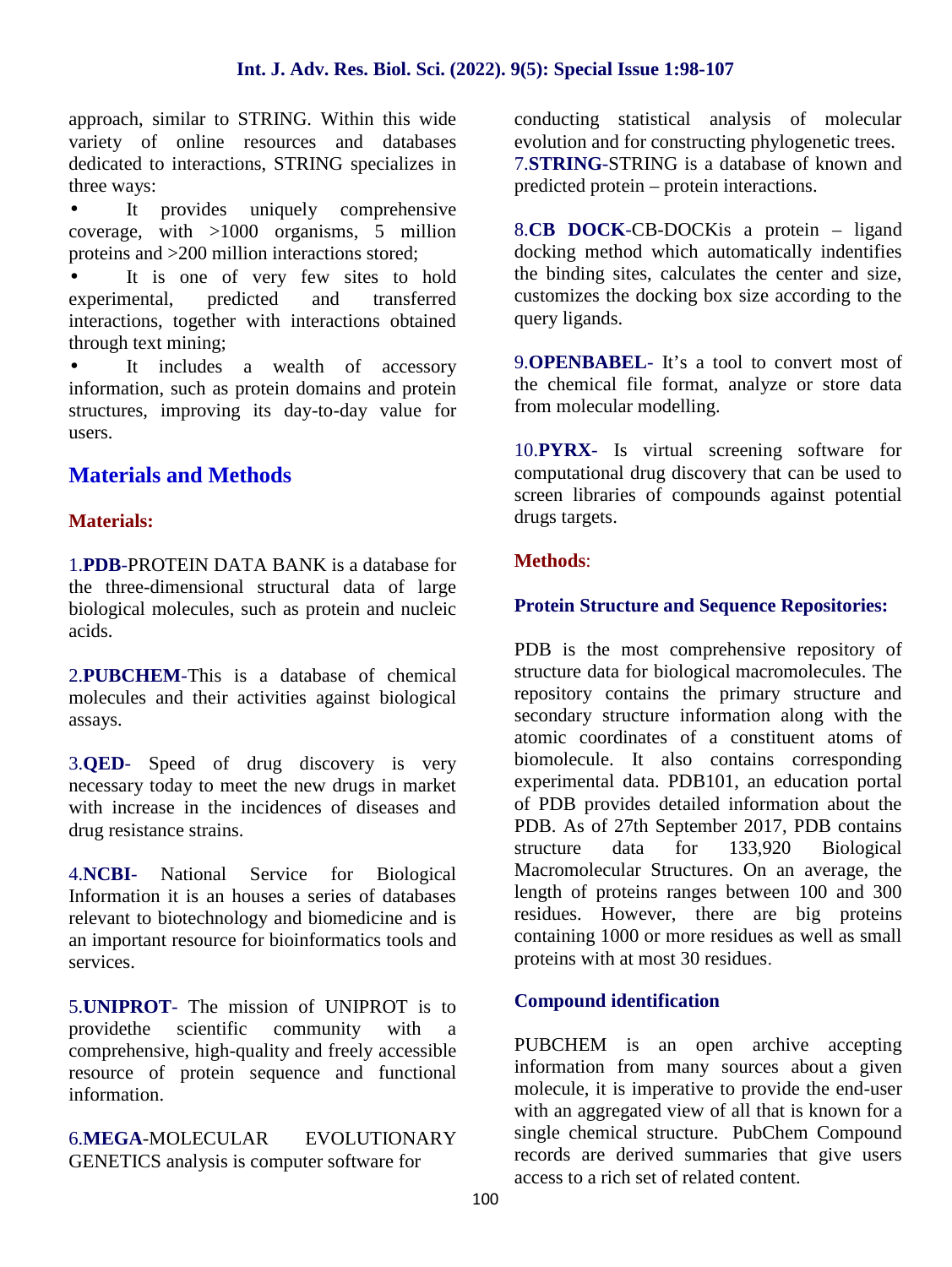Compound records contain unique chemical structures extracted from contributed Substance records through a process called 'standardization'. Each Compound record points to at least one Substance record. In contrast, a Substance record might have no derived Compound record if the structure cannot be standardized or is missing.

#### **In silico drug likeness**

The concept of drug-likeness, established from the analyses of the physiochemical properties and structural features of existing small organic drugs or/and drug candidates, has been widely used to filter out compounds with undesirable properties, especially poor ADMET (absorption, distribution, metabolism, excretion, and toxicity) profiles. Here, we summarize various approaches for druglikeness evaluations, including simple rules/filters based on molecular properties/structures and quantitative prediction models based on sophisticated machine learning methods, and provide a comprehensive review of recent advances in this field. Moreover, the strengths and weaknesses of these approaches are briefly outlined. Finally, the drug-likeness analyses of natural products and traditional Chinese medicines are discussed.

#### **Molecular Evolutionary Relationship of protein**

The Molecular Evolutionary Genetics Analysis (MEGA) software analysis of homologous gene sequences either from multigene families or from different species with a special emphasis on inferring evolutionary relationships and patterns of DNA and protein evolution. In addition to the tools for statistical analysis of data, MEGA provides many convenient facilities for the assembly of sequence data sets from files or web based repositories, and it includes tools for visual presentation of the results obtained in the form of interactive phylogenetic trees and evolutionary distance matrices.

#### **Protein- protein interaction**

A protein's functions using protein-protein interaction data and the functional annotations of its interaction protein partners. For each function of interest and a protein, predict the probability that the protein has that function using. Unlike in other available approaches for protein annotation where a protein has or does not have a function of interest, that give a probability for having the function. This probability indicates how confident we are about the prediction. We apply our method to predict cellular functions (43 categories including a category "others") for yeast proteins defined in the Yeast Proteome Database, using the protein-protein interaction data from the Munich Information Center for Protein Sequences. That our approach outperforms other available methods for function prediction based on protein interaction data.

#### **Protein-ligand docking with binding sites**.

The three-dimensional (3D) structure of a protein and a ligand, predicting their binding sites and affinity are a key task for computer-aided drug discovery. To address this task, a variety of docking tools have been developed. Most of them focus on docking in the preset binding sites given by users. To automatically predict binding modes without information about binding sites, we developed a user-friendly blind docking web server, named CB-Dock, which predicts binding sites of a given protein and calculates the centers and sizes with a novel curvature-based cavity detection approach, and performs docking with a popular docking program, Auto dock Vina.

#### **Virtual screening**

Virtual molecular screening is used to dock small molecule libraries to a macromolecule in order to find lead compounds with desired biological function. This in silico method is well known for its application in computer-aided drug design. In this chapter, we describe how to perform small molecule virtual screening by docking with PyRx, which is opensource software with intuitive user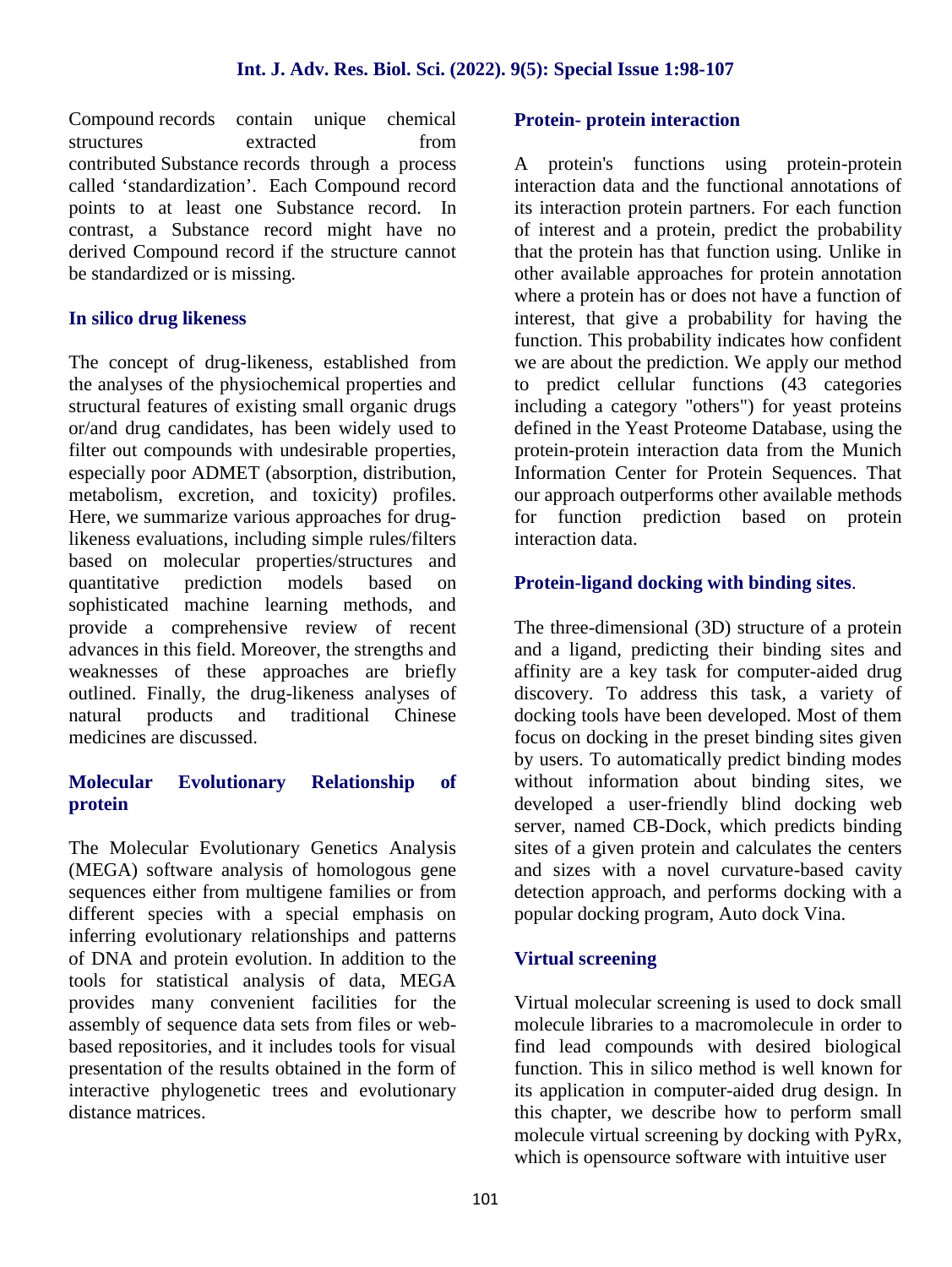interface that runs on all major operating systems. The steps for using PyRx, as well as considerations for data preparation, docking, and data analysis.

## **Results and Discussion**

Top section of the Search Results page after a term search for polycystic kidney disease*.* Only a single hit is shown here for brevity.

| RCSB PDB Depail + Seach + Visualiz + Assiya + Downood + Lean + Disc + Documentation +                                        |                                                                    |                                          |                                                      | With- |
|------------------------------------------------------------------------------------------------------------------------------|--------------------------------------------------------------------|------------------------------------------|------------------------------------------------------|-------|
| <b>ITSHT Belastical</b><br><b>Uasso No da Strutura</b><br>rivinositiest oskat<br>Research and Education<br>PROTEIN DATA RANK | Extraoutional<br>Abstractived international                        |                                          | ٩<br>list.<br><b>Allerta natus on</b>                |       |
| The top oppose the same of the special                                                                                       |                                                                    |                                          | <b><i><u>Protein Bank Eyr DO</u></i></b>             |       |
| <b>Structure Summary</b><br>33 Sec.<br>Annielosi                                                                             | General<br>Exeiren<br>Separa-                                      |                                          |                                                      |       |
|                                                                                                                              |                                                                    |                                          | <b>Institute Sounders</b>                            |       |
| Biological Assembly 1 0                                                                                                      | 5Z1W                                                               |                                          |                                                      |       |
|                                                                                                                              | Cryo-EM structure of polycystic kidney disease-like channel PKD2L1 |                                          |                                                      |       |
|                                                                                                                              | DOC 18.2210 yds 5211/10th EMOUGIResource: EMD 6877                 |                                          |                                                      |       |
|                                                                                                                              | Contingent URURAINE PROTEIN                                        |                                          |                                                      |       |
|                                                                                                                              | Drganism(s); Mas musculus<br>Expression System: nono supers        |                                          |                                                      |       |
|                                                                                                                              | Mutationist No. 0                                                  |                                          |                                                      |       |
|                                                                                                                              | Deposited: 2017-12-25 Released: 2018-05-26                         |                                          |                                                      |       |
|                                                                                                                              | Deposition Authorisis Zhara Y.O.                                   |                                          |                                                      |       |
|                                                                                                                              | Experimental Data Seagahot                                         | w/ROB Validation ®                       | @30 keet Felikert                                    |       |
|                                                                                                                              | Method: FLFCTRON MCROSCOPY                                         | <b>Mais</b>                              | Percentile Radia                                     | Wa    |
|                                                                                                                              | Resolution: 138 Å<br>Appropries State: FARTICLE                    | Debury <sup>1</sup><br>ling faster sales | u                                                    |       |
| @ 3D Vew Studes (Lowd Hunsdor)                                                                                               | Reconstruction Method: SINGLE FARTICLE                             | Sitcher scient                           |                                                      |       |
|                                                                                                                              |                                                                    |                                          | <b>Longerous</b> adjuster.<br><b>Instrument Bank</b> |       |
| Slous Symmetry, Crobe-C4@ (All Veni)<br>Elvine Becchinmann (son) 2 mai . 3.1 ft.                                             |                                                                    |                                          |                                                      |       |

## Fig ~1.1 Protein data bank (5Z1W)



## Fig~ 1.2Protein data bank (2V17)

#### **List of compounds:**

Ligand is an ion or molecule (functional group) that binds to a central metal atom to form

a coordination complex. The bonding with the metal generally involves formal donation of one or more of the ligand's electron pairs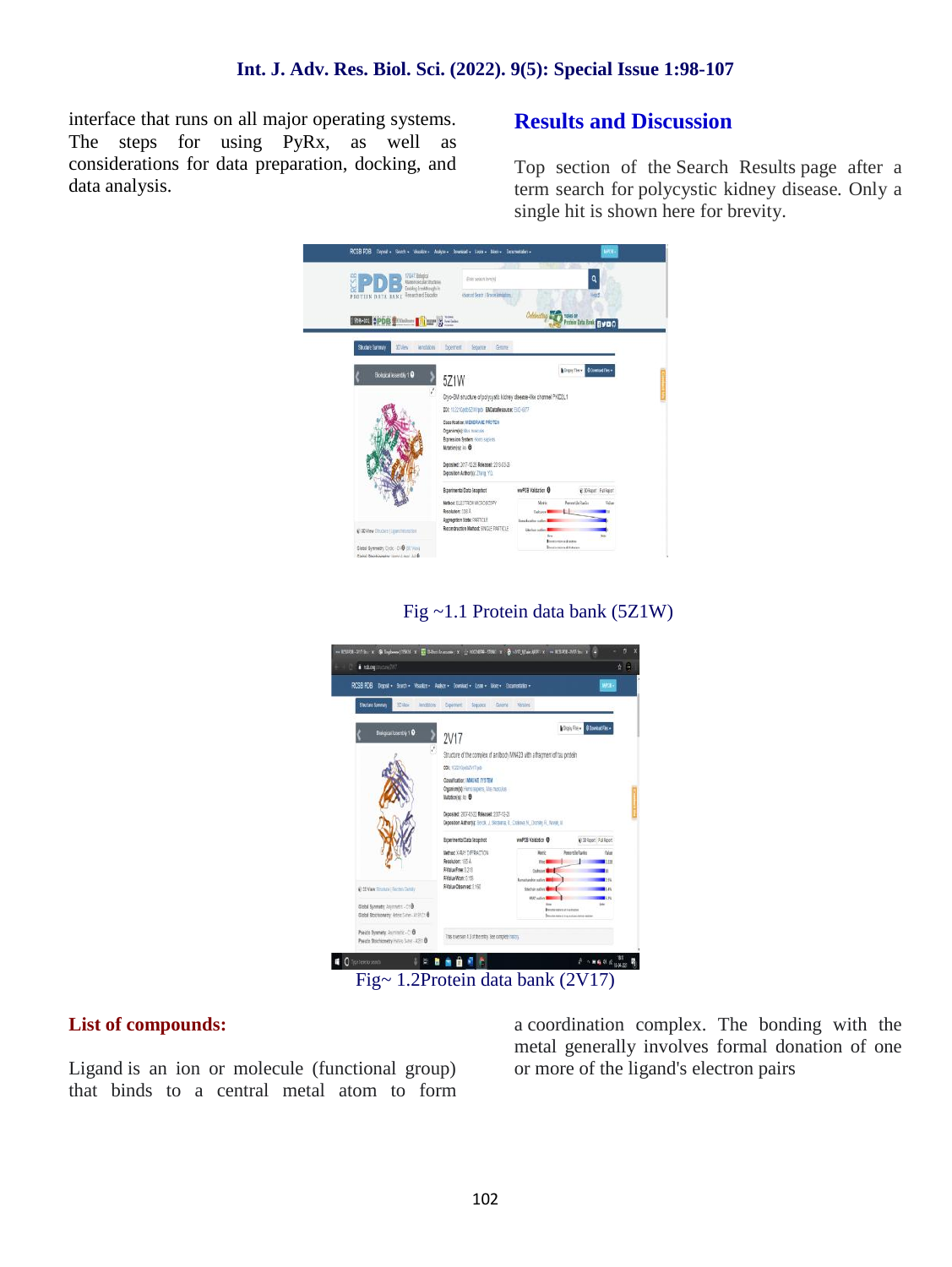| S.           | <b>LIGAND NAME</b>                       | <b>PUBCHEM</b> | <b>MOLECULE</b>   | <b>STRUCTURE</b>  |
|--------------|------------------------------------------|----------------|-------------------|-------------------|
| $\rm NO$     |                                          | ID             | <b>FORMULA</b>    | OF LIGAND         |
| $\mathbf{1}$ | Benzyl(diphenyl)arsane                   | 238198         | $C_{19}H_{17}As$  | CD                |
| 2.           | Myristicin                               | 4276           | $C_{11}H_{12}O_3$ |                   |
| 3.           | Deoxyarbutin                             | 11745519       | $C_{11}H_{14}O_3$ |                   |
| 4.           | Apiole                                   | 10659          | $C_{12}H_{14}O_4$ |                   |
| 5.           | Tetrahydro-6-undecyl-2H-pyran-<br>2-one  | 110976         | $C_{16}H_{30}O_2$ |                   |
| 6.           | Silicon dioxide                          | 24261          | $Q_2Si$           |                   |
| 7.           | 3-Methyl-5-propyl-2-cyclohexen-<br>1-one | 3782139        | $C_{10}H_{16}O$   |                   |
| 8.           | Psyllium                                 | 249815196      |                   | processorescences |
| 9.           | Zingiberene                              | 92776          | $C_{15}H_{24}$    |                   |
| 10.          | beta-Bixin                               | 6376436        | $C_{25}H_{30}O_4$ |                   |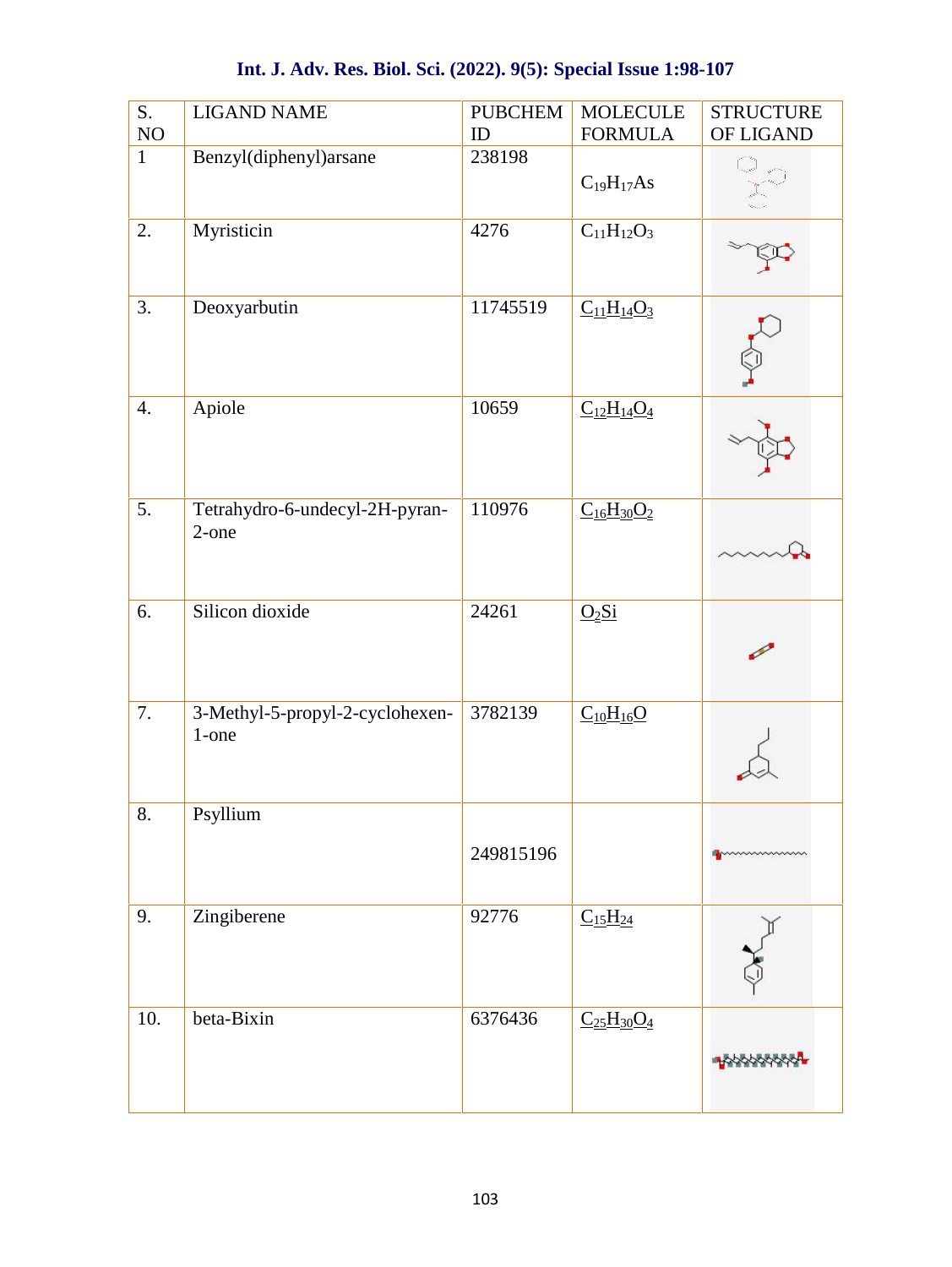#### **Insilco drug likeness :**

Drug-likeness rules are set of guidelines for the structural properties of compounds, used for fast calculation of drug-like properties of a molecule.

These guidelines are not absolute, nor are they intended to form strict cutoff values for which property values are drug-like and which are not drug-like.

| S.NO           | <b>COMPOUND NAME</b>                        | <b>PREDICITION (DRUG LIKE - NONLIKE)</b> |
|----------------|---------------------------------------------|------------------------------------------|
| $\mathbf{1}$   | Benzyl(diphenyl)arsane                      | Drug like                                |
| 2              | Myristicin                                  | Drug like                                |
| 3              | Deoxyarbutin                                | Drug like                                |
| $\overline{4}$ | Apiole                                      | Drug like                                |
| 5              | Tetrahydro-6-undecyl-2h-pyran-<br>$2$ -one  | Non drug like                            |
| 6              | Silicon dioxide                             | Non drug like                            |
| 7              | $3$ -methyl-5-propyl-2-<br>cyclohexen-1-one | Non-drug like                            |
| 8              | Psyllium                                    | Non drug like                            |
| 9              | Zingiberene                                 | Drug like                                |
| 10             | Beta-bixin                                  | Non drug like                            |

#### **Molecular Evolutionary Relationship of protein:**

times and their respective 90% confidence intervals. A scale bar for absolute divergence times is shown.

Timetree inferred in MEGAand shown in the Tree Explorer, where it is displayed with divergence

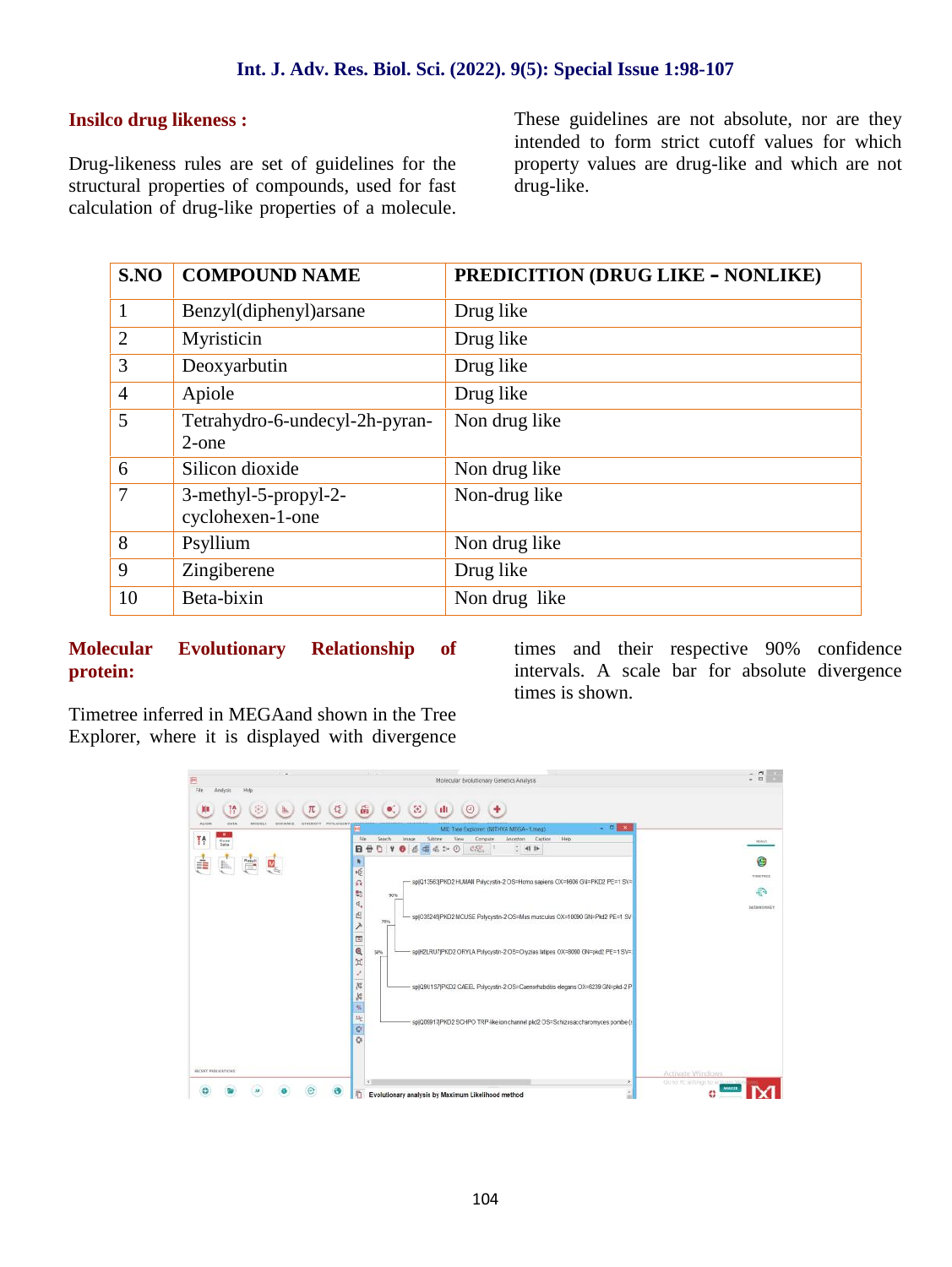#### **Protein- protein interaction:**

The STRING network view. Combined screenshots from the STRING website, which has been queried with a subset of proteins belonging to two different protein complexes in yeast (the COP9 signalosome, as well as the proteasome). Colored lines between the proteins indicate the various types of interaction evidence. Protein nodes which are enlarged indicate the availability

of 3D protein structure information. Inset top right: for each protein, accessory information is available which includes annotations, cross-links and domain structures. Inset bottom right: the same network is shown after the addition of a user-configurable In this case, the payload corresponds to color-coded protein abundance information, and reveals systematic differences in the expression strength of both complexes .



#### **Protein-ligand docking with binding sites(Cd dock).**

predicts the binding activities of proteins to compounds and calculates the center and size of the cavity. It is also integrated with AutoDock Vina and has been carefully optimized.

| S.no                        | Ligand   | Protein | Binding | Figure of binding                                                                                                                                                                                                                                                                                                                                             |
|-----------------------------|----------|---------|---------|---------------------------------------------------------------------------------------------------------------------------------------------------------------------------------------------------------------------------------------------------------------------------------------------------------------------------------------------------------------|
|                             |          |         | energy  | molecule                                                                                                                                                                                                                                                                                                                                                      |
|                             | 4276     |         | $-5.9$  | G hak<br>Perto and region find being<br>the set that the company<br>OTAGE.<br>WERE CURRICULAR WITH SPLE<br>With Lincoln St. Links<br>come allen<br>$\mathcal{L}(T T)$ .<br><b>EALTER</b><br>Silver Lands<br>and a superior companies of the                                                                                                                   |
| $\mathcal{D}_{\mathcal{L}}$ | 10659    | 2V17    | $-6.2$  | CR-Dock<br>The product and constitution of the<br>the the first fire will<br><b>CALCOM</b><br>the contact for the pro-<br><b>STATISTICS</b><br>Contractor of<br>the transfer of the control of the con-<br>the company of the company of the<br><b>COMMUNICATION</b><br>the property of<br>a die scool<br>And March and an Inchester, 2015 and 2016 and 2017. |
| 3                           | 11745519 |         | -6      | $-7 < 1$ k<br>Statement Controller on<br>and the company of the<br>Captical.<br>www.communication.com<br>THE CALIFORNIA PRO<br>sing looks."<br><b>Democratizament</b><br>44,911<br>$\cdots$                                                                                                                                                                   |

#### **Virtual screening**

The calculations are done, results will be populated as seen in the below table with the Binding Affinity (kcal/mol) values. More negative the binding affinity better the orientation of the ligand in the binding site.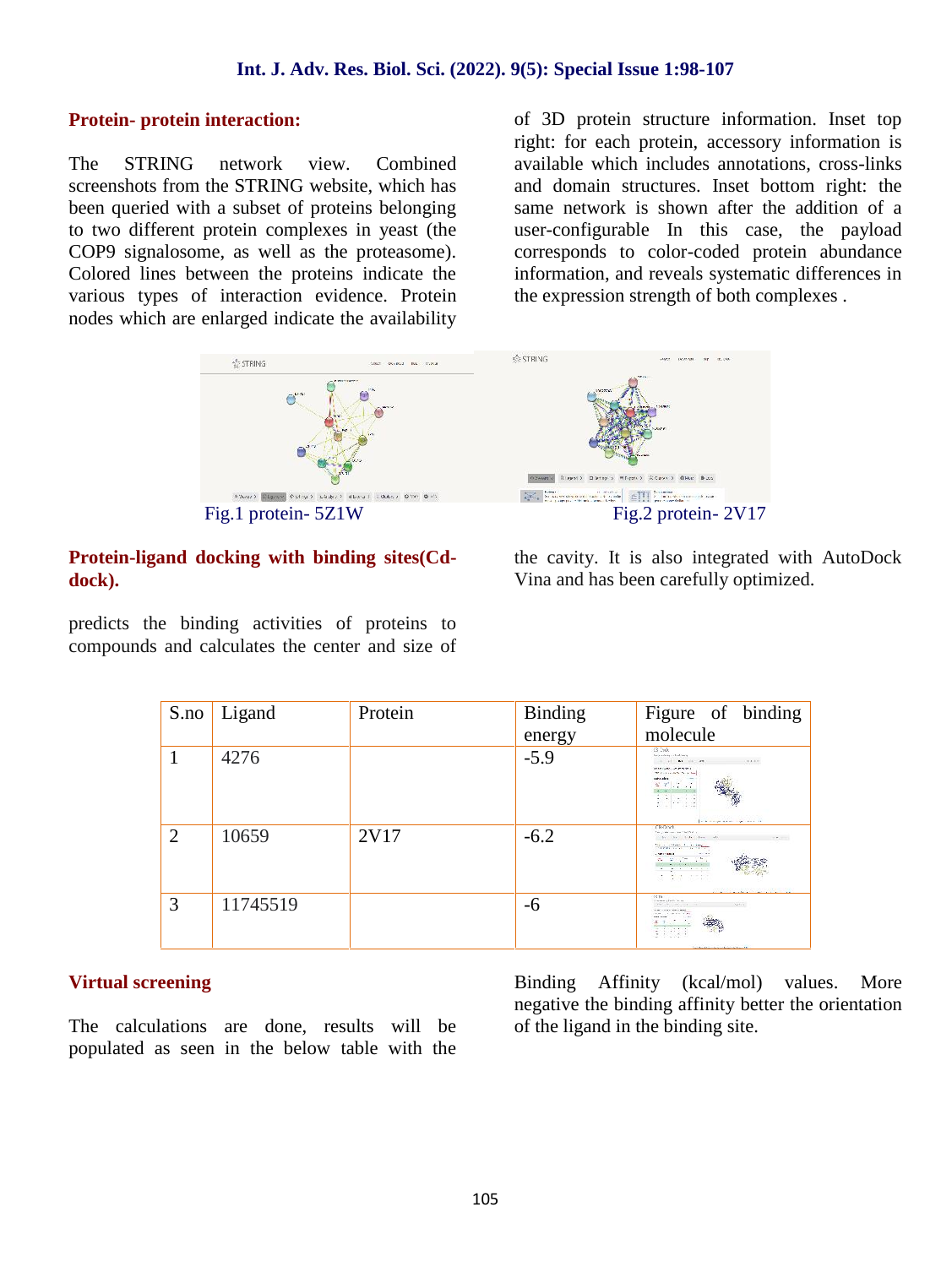| S.no           | Ligand   | Protein | <b>Binding infinity</b> | Figure of VS                                                                                                                                                               |
|----------------|----------|---------|-------------------------|----------------------------------------------------------------------------------------------------------------------------------------------------------------------------|
| $\mathbf{1}$   | 4276     |         | $-2.6$                  | The complete the state<br>$\sim$<br>me on the f<br>$r_{\rm{max}}$<br>i.<br>ă,<br>G.                                                                                        |
| $\overline{2}$ | 10659    | 2V17    | $-5.5$                  | The company of the company of the company<br>H.<br>SO.<br><u> 1920 - 19</u><br>$\sim 100$<br><b>Seri</b><br>Ç.<br>$\frac{\pi}{2}$<br>Ŀ.                                    |
| 3              | 11745519 |         | $-3.0$                  | <b>Viney Long Pr</b><br><b>Announce Line</b><br>$\mathbb{R}_{\mathsf{rem}}$<br>e.<br>A cost of<br>$\frac{m}{2}$<br>$rac{1}{2}$<br>$-12444$<br>W.<br>it it<br>÷<br>$\alpha$ |

## **Conclusion**

The molecular study myristicin docking of polycystic kidney disease (PKD) protein revealed that Myristicin are having good interaction in favourabformle pose with PKD which was explained by lowest binding energy, strong bond length and -2.6 no of interactions with active site of PKD molecule Thus it can be concluded that some could be used as a template for the future development through modification or derivatization to design more potent therapeutic agents. Compounds synthesized if properly changed into therapeutic agent can be used for POLYCYSTIC KIDNEY DISEASE the 2 possibility of success of this approach in identification of true positive inhibitors was 100%, because it was able to screen all the three other known inhibitors as true positive.

## **References**

- 1. Pagadala NS, Syed K, Tuszynski J. Software for molecular docking: a review. Biophys Rev. 2017;9:91–102. 2. Yuriev E, Holien J, Ramsland PA. Improvements, trends, and new ideas in molecular docking: 2012–2013 in review. J Mol Recognit. 2015;28:581–604. 3. Meiler J, Baker D. ROSETTALIGAND: protein small molecule docking with full sidechain flexibility. Proteins. 2006;65:538–48
- Ng, R. (2008) Drugs: From Discovery to Approval, 2nd edn. Wiley-Blackwell, Hoboken, New Jersey.
- Swinney, D.C., and Anthony, J. (2011) How were new medicines discovered? Nat Rev Drug Discov. 10, 507-19.